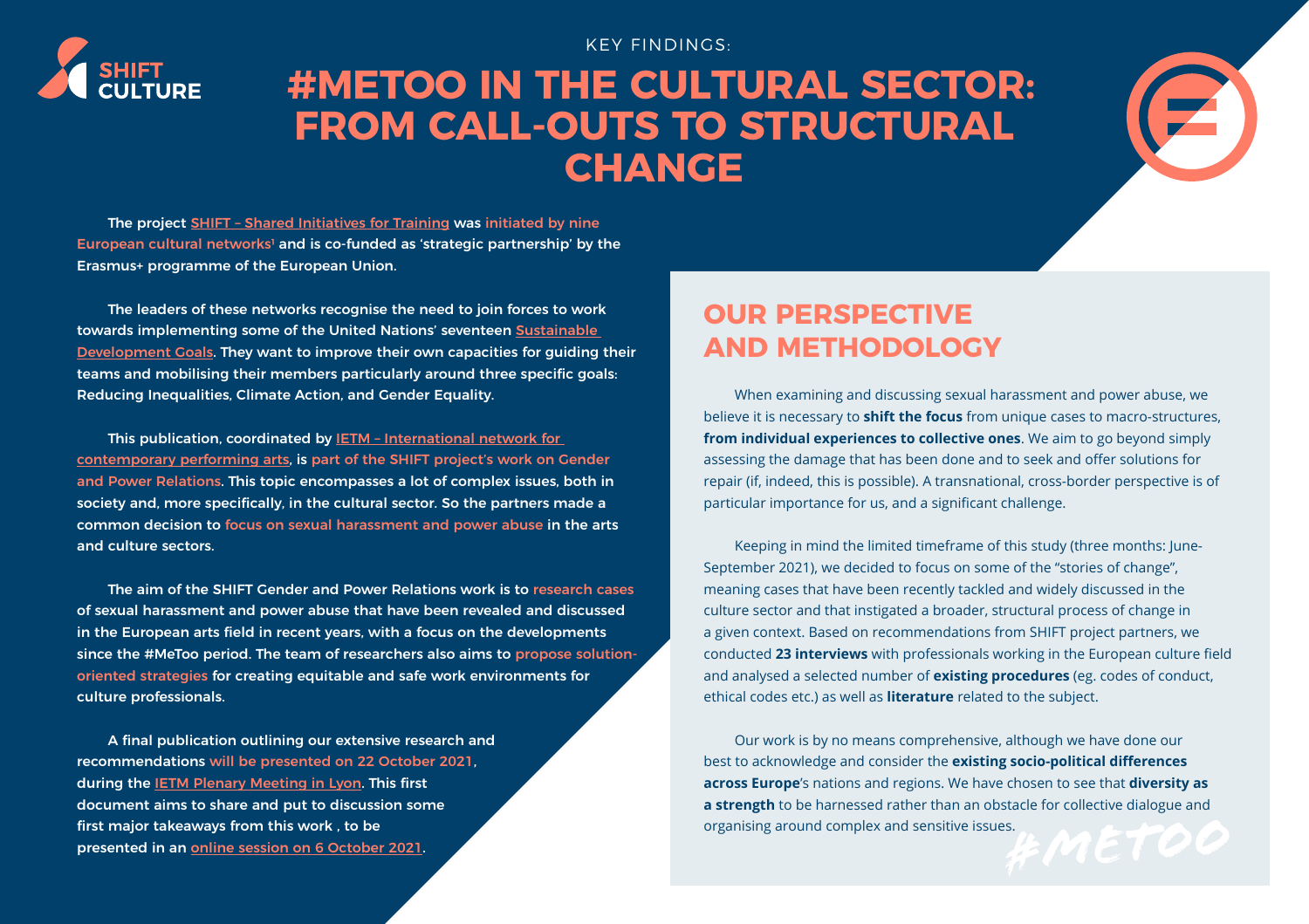### **THREE MAJOR TAKEAWAYS THUS FAR**

### **1 2 THE #METOO MOVEMENT IN EUROPE IS FAR FROM BEING HOMOGENEOUS**

The global #MeToo movement, which started in 2017, increased awareness and empowered professionals in various sectors across the globe to report sexual harassment and other inequalities in the workplace. #MeToo brought to the surface the vulnerability and a lack of effective protection mechanisms for anyone facing power abuse, regardless of age, class and gender. However, the movement's pace, scope and outcomes vary in relation to a country and a geopolitical, often hyperlocal, context.

We assumed that, on a European scale, the timelines of national and regional #MeToo movements would vary. And our research has shown stark differences, mainly between countries in Western and Northern Europe and those in the Southern and Eastern parts of the continent. For instance, in countries such as Belgium, Iceland, and Sweden, the #MeToo movement has been widely influencing the debates on work cultures in the performing arts since 2017-2018. While in places such as Croatia, the Czech Republic, Greece, Poland, and Slovenia we saw that the #MeToo movement in the cultural sector has only advanced in early 2021.

Moreover, there are significant discrepancies between different European countries when it comes to broad awareness of how sexual harassment and power abuse intersect with other forms of oppression. In some countries, the problem is that the existing procedures do not work in practice, whereas in others the procedures are still to be negotiated and introduced. Moreover, gender-based violence shares ideological roots with patriarchy, racism, and colonialism, and each culture has its own degree of willingness to publicly address these issues and their commonalities. On top of that, our research shows that backlashes against women's rights, which are currently strong in several Central and Eastern European countries, make tackling sexual harassment and power abuse in those contexts particularly complicated.

*#metoo #metoo #metoo #metoo #metoo* While gathering the numerous publications, articles and tools that will be listed in the final report's annotated bibliography, we noticed that many of them originate in and focus on West or North European contexts. And so, we made a deliberate choice to seek out, as much as possible, voices from other geographies. Out of the 23 interviews we conducted, close to 40% of them were with professionals working primarily in Europe's Central, Eastern or Southern countries.

### **THE PROCESS OF CHANGE IS OFTEN RESOURCE-INTENSIVE AND COMPLEX**

Tools to act against sexual harassment and power abuse (codes of conduct, hotlines, training, etc.) work only if put into everyday practice. They need constant assessment and require regular adaptation done in cooperation with peers, coworkers, cultural professionals, artists, students, lecturers, employees, contractors, freelancers etc. Precise vocabulary, accurate definitions and clear articulations are crucial – and they need time to be formulated, adopted and adapted.

Examining the reported cases is a long process, consisting of careful listening on all sides, mediation between opposing points of view, discussing possible misunderstandings, defining evidence, searching for ways to repair (which often means broadening the discussion and revising working methods or organisational structures) and situating the case in a wider cultural and social context. This process is usually complex, and it rarely quickly produces tangible and effective solutions. Many of our interlocutors, who have been directly involved in examining and attempting to solve cases of sexual harassment or power abuse, addressed the problem of exhaustion. Therefore, it is necessary to resort to support from external professionals (i.a. psychologists, legal advisors, intimacy coordinators, ombudspersons etc.) – not only to handle cases in a consistent manner but also to prevent abuse from happening.

#### **STRONGER TRANSNATIONAL COOPERATION COULD HELP THE EUROPEAN ARTS SECTOR AS A WHOLE TO COMBAT SEXUAL HARASSMENT AND POWER ABUSE 3**

While none of the researched procedures or solutions are universal and copying them from one country to the other is not possible due to legal and cultural differences, most of the interviewed professionals expressed a need for sharing experiences and informing each other on the existing solutions. A database compiling codes of conducts, legal solutions and methodologies that are already applied or are in the making can be inspirational or even practically useful in different contexts. The Annotated Bibliography part of our final report can be a useful resource in this regard.

Building transnational alliances could not only support professionals in their everyday efforts but also propose solutions to cases which are difficult to address on the national level only.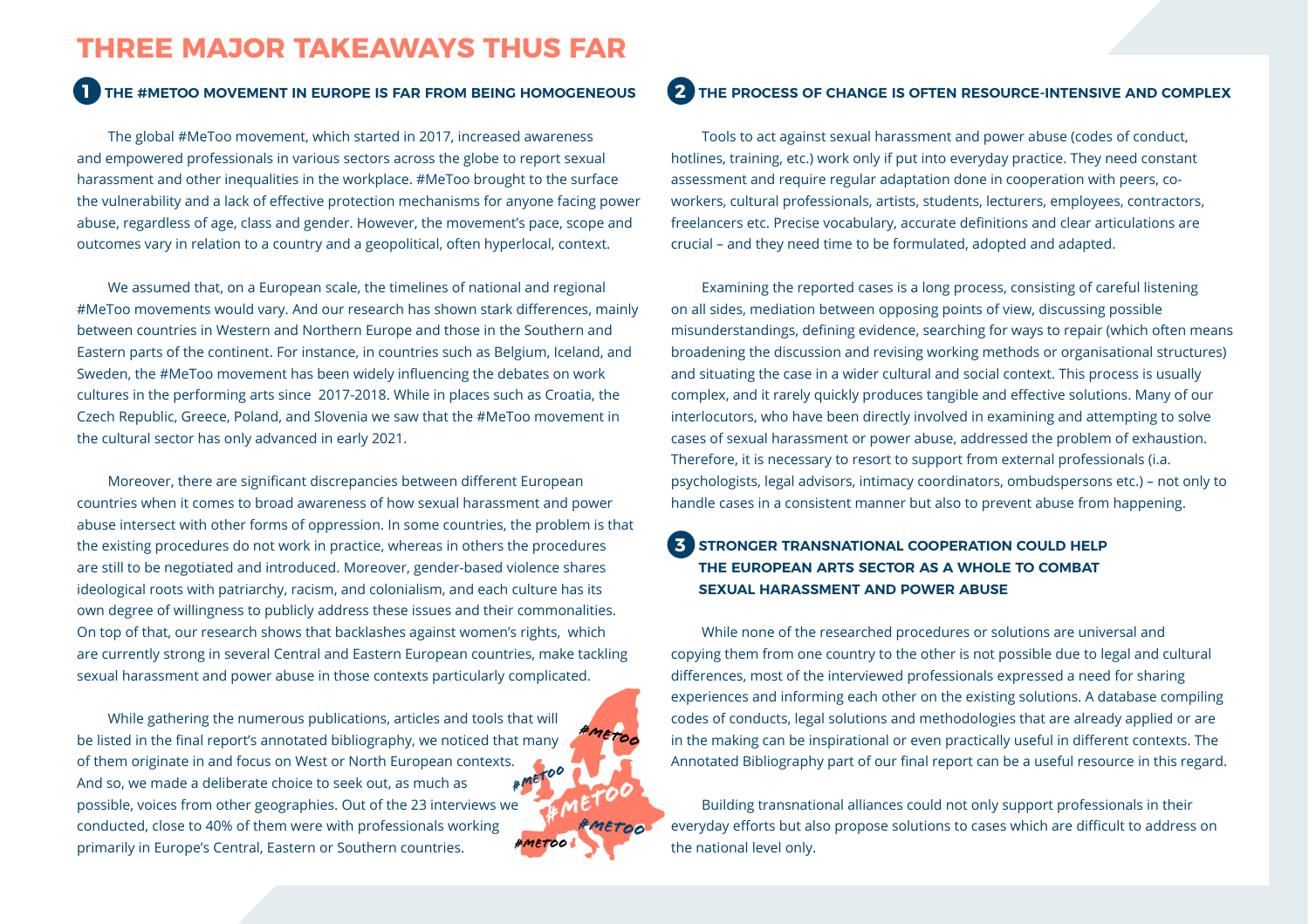**BASED ON OUR FINDINGS WE WOULD LIKE TO SUGGEST A FEW RECOMMENDATIONS**

**THAT WILL BE FURTHER ANALYSED AND ENRICHED IN THE FINAL REPORT, SUCH AS:**

**Transnational solutions that could protect freelancers working across borders would be very helpful, especially if developed in consultation with workers' unions and federations;** *#*

**External, international pressure can be effective in some cases. For example, a rule that only institutions and organisations introducing codes of ethics in their working regulations and complying with code of conducts are eligible for EU funding (as is already the case for some subsidies at national level in Europe);** *#*



**European and transnational cultural networks could provide safe spaces for discussions, regular meetings, training, and workshops, while also developing potential actions for advocacy.**



**A regular common retreat gathering artists, cultural professionals, experts or activists on the subject (that could also cover other sectors) could help to assess changes and provide ways for future actions that would include all forms of sexual harassment, no matter the gender identification.** 

**These and other takeaways will be further developed and detailed in the final report to be presented on 22 October 2021 at the [IETM Plenary Meeting in Lyon.](http://www.ietm.org/lyon)**

### **THREE MAJOR QUESTIONS**

**WE FIND HIGHLY RELEVANT FOR THE FURTHER DISCUSSION:**

**What would it look like for arts organisations in Europe to take seriously the wide-spread problems of sexual harassment and power abuse in their sector(s)?**



**1**

**How can we get our funders, board members, and policy-makers to understand that financial precarity often increases a worker's vulnerability to potential abuse and harassment in the cultural workplace?**



**How can we create or increase transnational solidarity and cooperation in the European cultural field around these topics?**